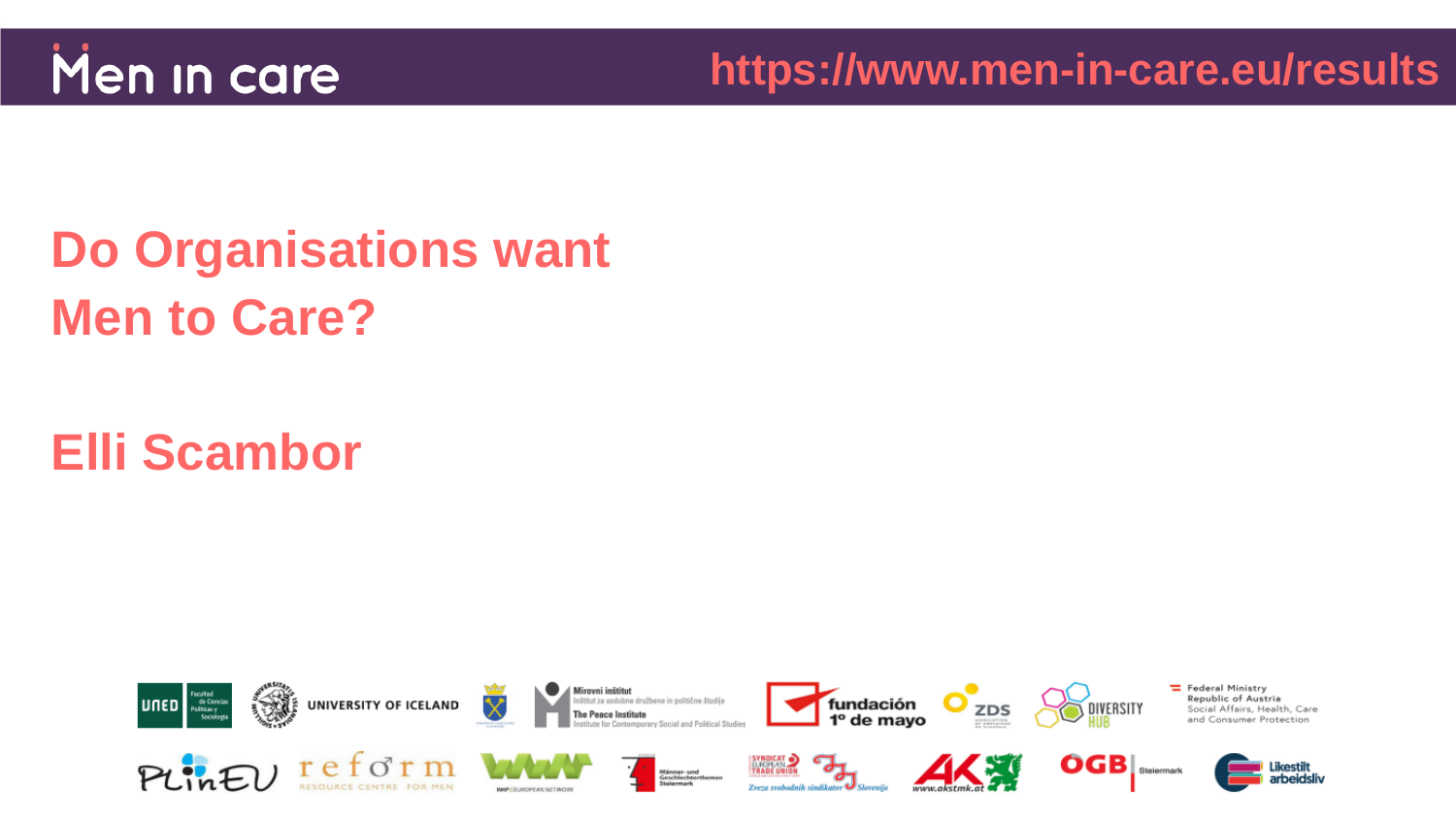

- $\triangleright$  "New is the explicit naming of men ... in relation to gender equality ..." (Hearn 2006)
- $\triangleright$  Typical allocations of care work to women\* have become 'fragile' (Heilmann, Scholz, 2017; Meuser 2016)
- $\triangleright$  Changing economies discontinuity, insecurity (Holter et al., 2004)
- $\triangleright$  Men's increased activity in some areas of paid and unpaid care work, caregap remains (Scambor et al. 2014, 2019; EIGE data)

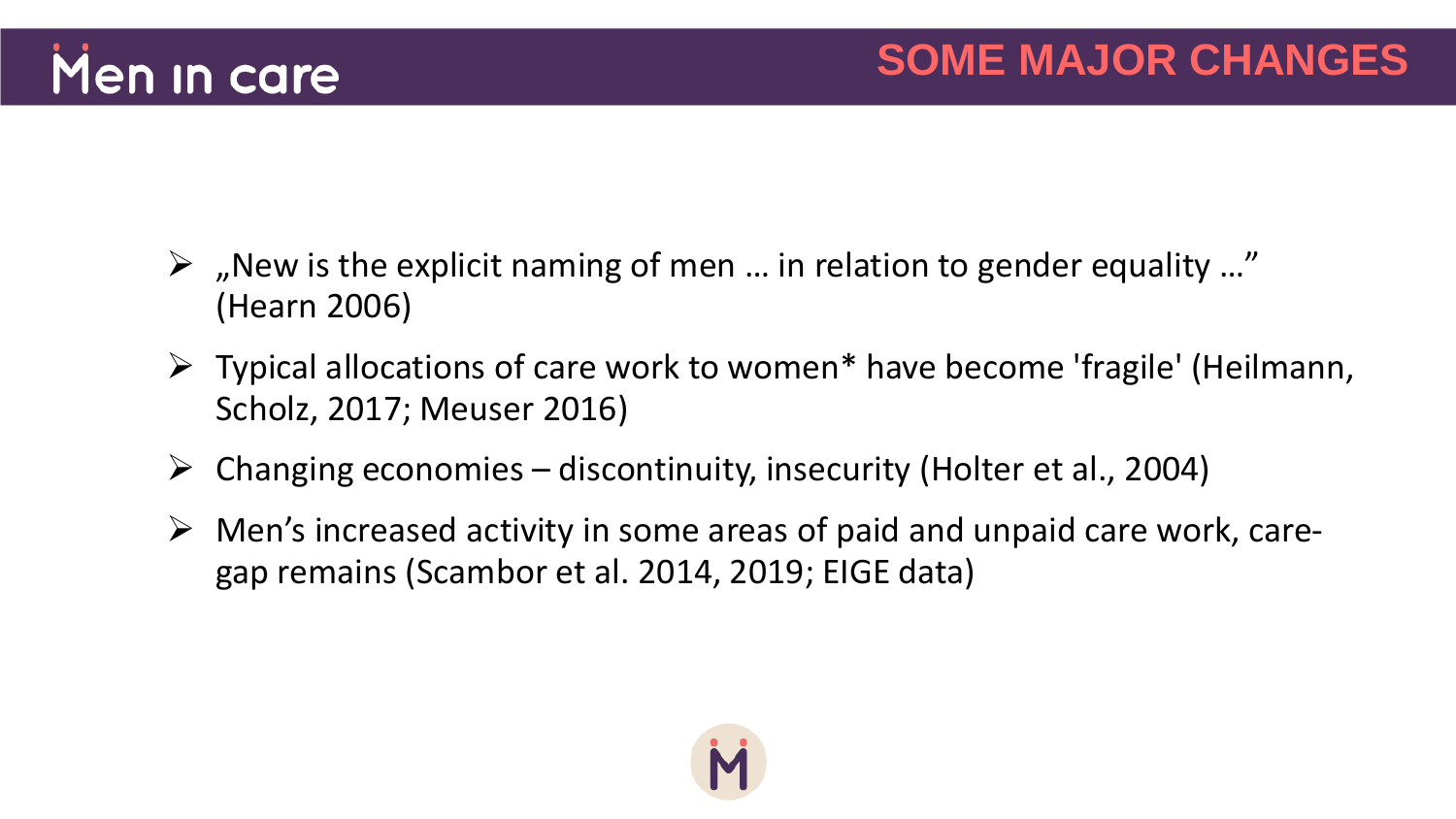

## **Caring Masculinities**

Gärtner, Scambor, Warat (ed.), 2021 Scambor, Holter, Theunert 2015 Scambor, Wojnicka, Bergmann (ed.), 2013 based on Fraser, 1996 and Elliott, 2016

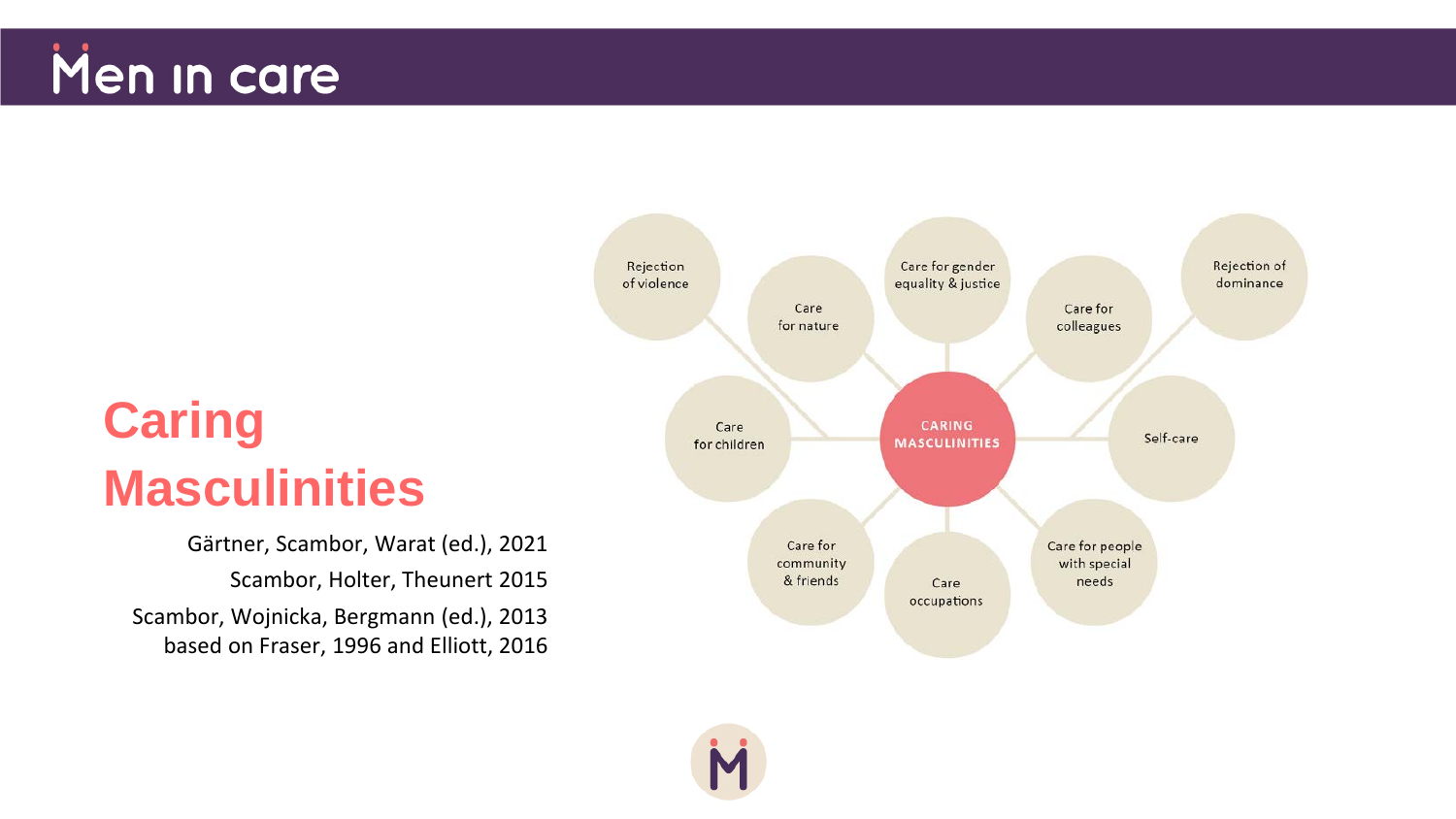

- $\triangleright$  Gender segregation on the labour market (Gender Equality Index, 2020)
- $\triangleright$  Gender pay gap, gender care gap, gender pension gap, (EIGE, data; Franken, 2020, Grönlund & Öun, 2020)
- $\triangleright$  Capitalist systems linked with male dominance (Connell, 1995)
- $\triangleright$  Asymmetrical division of work (Acker, 1991)
- $\triangleright$  Barriers for parent at work based on traditional gender role expectations (male breadwinner - female carer) (Bergmann et al., 2021)

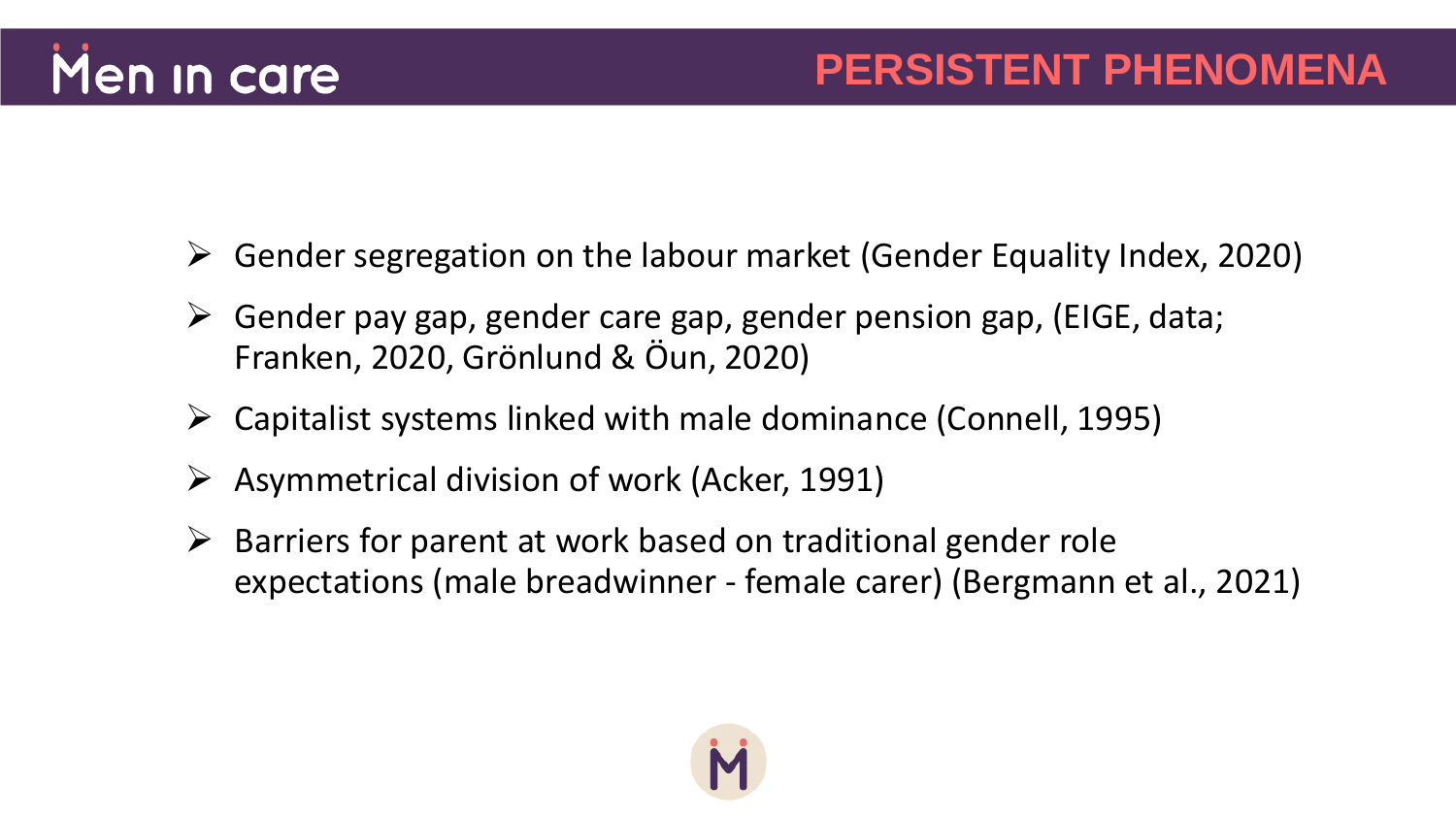

#### **3-PHASES MODEL OF GENDER EQUALITY**

- **FARIY Phase**
- MIDDLE Phase
- ADVANCED Phase



**WCG Work Changes Gender - Holter, Riesenfeld, Scambor, 2005 MiC Men in Care - Gärtner, Scambor, Warat, 2022**